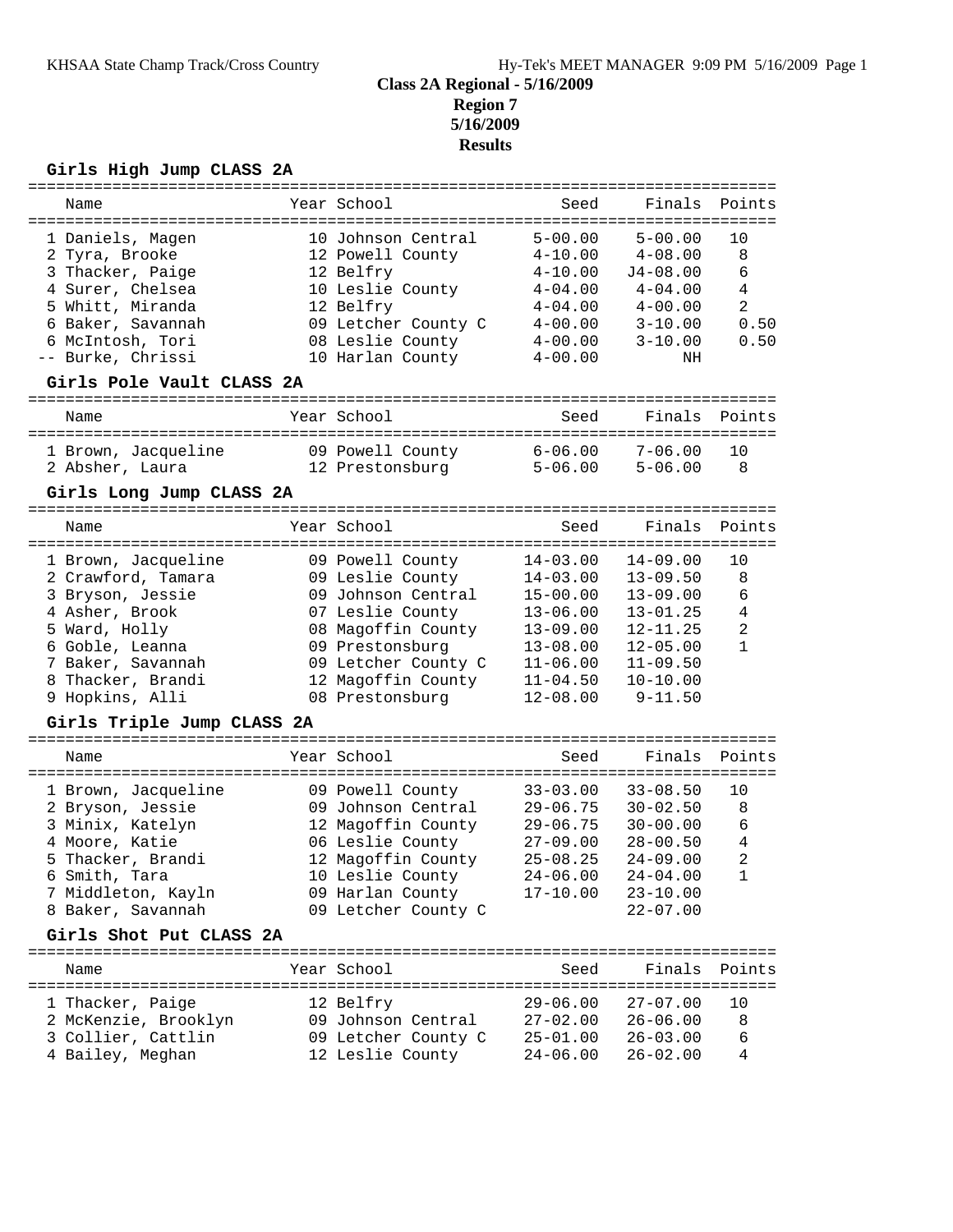#### **Class 2A Regional - 5/16/2009**

**Region 7**

**5/16/2009**

**Results**

| Girls Shot Put CLASS 2A |  |  |  |  |  |  |
|-------------------------|--|--|--|--|--|--|
|-------------------------|--|--|--|--|--|--|

|   | 5 Arnett, Morgan<br>6 Wilson, Kalyn<br>7 Halcomb, Amber<br>8 Wolfe, Marquala<br>9 Reed, Madison<br>10 Younce, Rebecca<br>11 Olavsen, Agnete | 08 Magoffin County<br>09 Leslie County<br>11 Harlan County<br>12 Letcher County C<br>08 Magoffin County<br>10 Johnson Central<br>12 Powell County | $25 - 02.50$<br>$24 - 05.00$<br>$23 - 07.00$<br>$22 - 06.50$<br>$24 - 10.00$<br>$22 - 00.00$<br>$22 - 06.25$ | $25 - 04.00$<br>$24 - 06.50$<br>$24 - 06.00$<br>$24 - 05.00$<br>$23 - 07.00$<br>$22 - 03.00$<br>$21 - 04.00$ | 2<br>$\mathbf{1}$ |
|---|---------------------------------------------------------------------------------------------------------------------------------------------|---------------------------------------------------------------------------------------------------------------------------------------------------|--------------------------------------------------------------------------------------------------------------|--------------------------------------------------------------------------------------------------------------|-------------------|
|   | Girls Discus Throw CLASS 2A                                                                                                                 |                                                                                                                                                   |                                                                                                              |                                                                                                              |                   |
|   |                                                                                                                                             |                                                                                                                                                   |                                                                                                              |                                                                                                              |                   |
|   | Name                                                                                                                                        | Year School                                                                                                                                       | Seed                                                                                                         | Finals                                                                                                       | Points            |
|   | 1 Branham, Kayla                                                                                                                            | 12 Letcher County C                                                                                                                               | $81 - 05$                                                                                                    | $82 - 11$                                                                                                    | 10                |
|   | 2 Collier, Katelyn                                                                                                                          | 09 Letcher County C                                                                                                                               | $65 - 03.25$                                                                                                 | $74 - 08.50$                                                                                                 | 8                 |
|   | 3 Helton, Kayla                                                                                                                             | 11 Leslie County                                                                                                                                  | $66 - 03$                                                                                                    | $72 - 01$                                                                                                    | 6                 |
|   | 4 Reed, Kasey                                                                                                                               | 11 Powell County                                                                                                                                  | $67 - 00$                                                                                                    | $67 - 00$                                                                                                    | $\overline{4}$    |
|   | 5 Halcomb, Amber                                                                                                                            | 11 Harlan County                                                                                                                                  | $59 - 00$                                                                                                    | $64 - 03$                                                                                                    | $\overline{c}$    |
|   | 6 Olavsen, Agnete                                                                                                                           | 12 Powell County                                                                                                                                  | $66 - 00.50$                                                                                                 | $63 - 00.50$                                                                                                 | $\mathbf{1}$      |
|   | 7 Arnett, Morgan                                                                                                                            | 08 Magoffin County                                                                                                                                | $48 - 09$                                                                                                    | $57 - 01$                                                                                                    |                   |
|   | 8 Reed, Madison                                                                                                                             | 08 Magoffin County                                                                                                                                | $62 - 03$                                                                                                    | $53 - 01$                                                                                                    |                   |
|   | 9 Wilson, Kalyn                                                                                                                             | 09 Leslie County                                                                                                                                  | $66 - 08$                                                                                                    | $50 - 01$                                                                                                    |                   |
|   | Boys High Jump CLASS 2A                                                                                                                     |                                                                                                                                                   |                                                                                                              |                                                                                                              |                   |
|   | Name                                                                                                                                        | Year School                                                                                                                                       | Seed                                                                                                         | Finals                                                                                                       | Points            |
|   |                                                                                                                                             |                                                                                                                                                   |                                                                                                              |                                                                                                              |                   |
|   | 1 Welch, Ian                                                                                                                                | 12 Johnson Central                                                                                                                                | $5 - 10.00$                                                                                                  | $5 - 08.00$                                                                                                  | 10                |
|   | 2 Ballard, Dustin                                                                                                                           | 11 Leslie County                                                                                                                                  | $5 - 10.00$                                                                                                  | $J5 - 08.00$                                                                                                 | 8                 |
|   | 3 Gose, James                                                                                                                               | 11 Letcher County C                                                                                                                               | $5 - 06.00$                                                                                                  | $5 - 02.00$                                                                                                  | 6                 |
|   | 4 Harvey, Zach                                                                                                                              | 11 Magoffin County<br>08 Powell County                                                                                                            | $5 - 04.00$<br>$5 - 04.00$                                                                                   | $J5 - 02.00$<br>$J5 - 02.00$                                                                                 | 4<br>2            |
|   | 5 Perry, Jeffrey                                                                                                                            |                                                                                                                                                   |                                                                                                              |                                                                                                              |                   |
|   | Boys Pole Vault CLASS 2A                                                                                                                    |                                                                                                                                                   |                                                                                                              |                                                                                                              |                   |
|   | Name                                                                                                                                        | Year School                                                                                                                                       | Seed                                                                                                         | Finals                                                                                                       | Points            |
|   | 1 Craynon, Josh                                                                                                                             | 10 Prestonsburg                                                                                                                                   | $9 - 00.00$                                                                                                  | $9 - 03.00$                                                                                                  | 10                |
|   | 2 Slone, Nathan                                                                                                                             | 10 Prestonsburg                                                                                                                                   | $8 - 00.00$                                                                                                  | $7 - 06.00$                                                                                                  | 8                 |
|   | Boys Long Jump CLASS 2A                                                                                                                     |                                                                                                                                                   |                                                                                                              |                                                                                                              |                   |
|   |                                                                                                                                             |                                                                                                                                                   |                                                                                                              |                                                                                                              |                   |
|   | Name                                                                                                                                        | Year School                                                                                                                                       | Seed                                                                                                         | Finals                                                                                                       | Points            |
|   | 1 Fields, R J                                                                                                                               | 12 Harlan County                                                                                                                                  | $22 - 05.00$                                                                                                 | $19 - 09.00$                                                                                                 | 10                |
|   | 2 Welch, Ian                                                                                                                                | 12 Johnson Central                                                                                                                                | $21 - 00.00$                                                                                                 | $19 - 08.00$                                                                                                 | 8                 |
|   | 3 Ballard, Dustin                                                                                                                           | 11 Leslie County                                                                                                                                  | $17 - 09.00$                                                                                                 | $18 - 06.50$                                                                                                 | 6                 |
|   | 4 Blair, Devin                                                                                                                              | 12 Letcher County C                                                                                                                               | $19 - 01.00$                                                                                                 | $18 - 05.00$                                                                                                 | 4                 |
|   | 5 Varney, Thomas                                                                                                                            | 11 Belfry                                                                                                                                         | $18 - 10.00$                                                                                                 | $18 - 04.25$                                                                                                 | 2                 |
|   | 6 Strong, Alex                                                                                                                              | 12 Breathitt County                                                                                                                               | $19 - 04.75$                                                                                                 | $18 - 01.00$                                                                                                 | 1                 |
| 7 | Smith, Joe                                                                                                                                  | 12 Harlan County                                                                                                                                  | $17 - 05.00$                                                                                                 | $17 - 07.25$                                                                                                 |                   |
|   | 8 Gibson, Payton                                                                                                                            | 12 Pike County Central 19-04.00                                                                                                                   |                                                                                                              | $16 - 10.50$                                                                                                 |                   |
|   | 9 Robinson, Wes                                                                                                                             | 09 Prestonsburg<br>10 Belfry                                                                                                                      | $18 - 06.00$<br>$17 - 01.00$                                                                                 | $16 - 02.00$                                                                                                 |                   |
|   | 10 Varney, Jordan<br>11 Moore, Jeremy                                                                                                       | 11 Sheldon Clark                                                                                                                                  | $17 - 06.00$                                                                                                 | $15 - 05.00$<br>$15 - 04.00$                                                                                 |                   |
|   |                                                                                                                                             |                                                                                                                                                   |                                                                                                              |                                                                                                              |                   |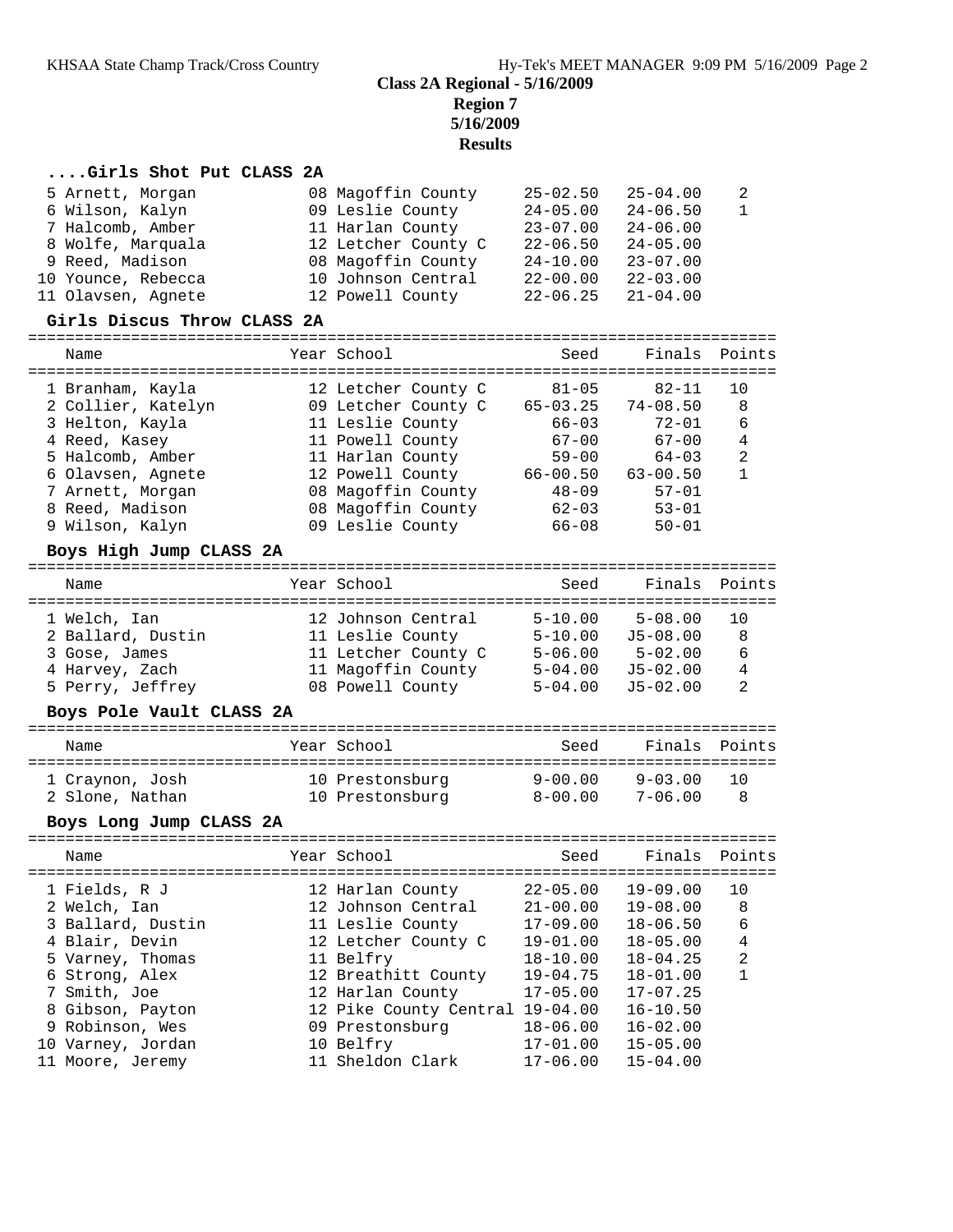### **Class 2A Regional - 5/16/2009 Region 7 5/16/2009 Results**

#### **....Boys Long Jump CLASS 2A** 12 Noble, Alex 09 Breathitt County 15-02.50 14-00.00 13 Gambill, Kenny 08 Magoffin County 13-10.25 13-02.00 14 Burke, Shawn 12 Johnson Central 15-00.00 13-01.50 15 Coffey, Chad 09 Magoffin County 15-00.00 12-09.00 **Boys Triple Jump CLASS 2A** ================================================================================ Name Year School Seed Finals Points ================================================================================ 1 Fields, R J 12 Harlan County 42-00.00 40-11.50 10 2 Blair, Devin 12 Letcher County C 38-02.50 37-07.00 8 3 Gibson, Payton 12 Pike County Central 37-03.00 35-06.50 6 4 Napier, Troy 09 Leslie County 34-02.00 4 5 Altizer, Chris 10 Belfry 32-09.00 33-06.00 2 6 Testerman, Matt 12 Belfry 31-04.00 31-08.25 1 7 Burke, Shawn 12 Johnson Central 30-00.00 31-07.50 8 Thacker, Dean 08 Magoffin County 32-05.00 29-07.00 **Boys Shot Put CLASS 2A** ================================================================================ Name Year School Seed Finals Points ================================================================================ 1 Cornett, Dakota 10 Letcher County C 45-00.00 45-07.00 10 2 Collett, Randon 11 Leslie County 34-01.00 40-05.00 8 3 Francis, Matthew 10 Magoffin County 39-06.00 39-11.00 6 4 Whetstone, Casey 12 Belfry 42-07.00 39-10.00 4 5 Bratton, Tanner 10 Johnson Central 35-00.00 37-00.00 2 6 Frazier, Caleb 12 Letcher County C 37-02.50 36-04.50 1 7 McCarty, Josh 11 Johnson Central 36-05.00 35-04.00 8 Hager, Jesse 12 Belfry 35-00.00 34-06.00 9 Hall, Phillip 11 Sheldon Clark 35-06.00 33-06.00 10 Collett, Jon 11 Leslie County 42-00.00 33-04.00 11 Howard, Josh 09 Harlan County 32-00.00 32-11.00 12 Ferryman, Joey 10 Powell County 27-11.00 29-04.00 13 Turner, Chris 12 Powell County 29-02.00 28-02.00 14 Howard, Austin 08 Magoffin County 29-06.50 25-00.00 **Boys Discus Throw CLASS 2A** ================================================================================ Name The Year School Seed Finals Points ================================================================================ 1 Cornett, Dakota 10 Letcher County C 127-00 141-04 10 2 McCarty, Josh 11 Johnson Central 105-10 109-06 8 3 Collett, Randon 11 Leslie County 88-08 97-03 6 4 Frazier, Caleb 12 Letcher County C 81-00 95-08 4 5 Turner, Chris 12 Powell County 96-01 90-05 2 6 Asher, Hobert 09 Leslie County 85-02 86-05 1 7 Hill, James 10 Johnson Central 74-00 79-04.50 8 Francis, Matthew 10 Magoffin County 83-10 77-06 9 Ferryman, Joey 10 Powell County 65-04 63-11 10 Francis, Garrett 10 Belfry 51-11 62-09 11 Howard, Josh 09 Harlan County 56-00 62-07 12 Howard, Austin 08 Magoffin County 69-06 60-09 13 Williamson, Austin 11 Pike County Central 46-09 60-05